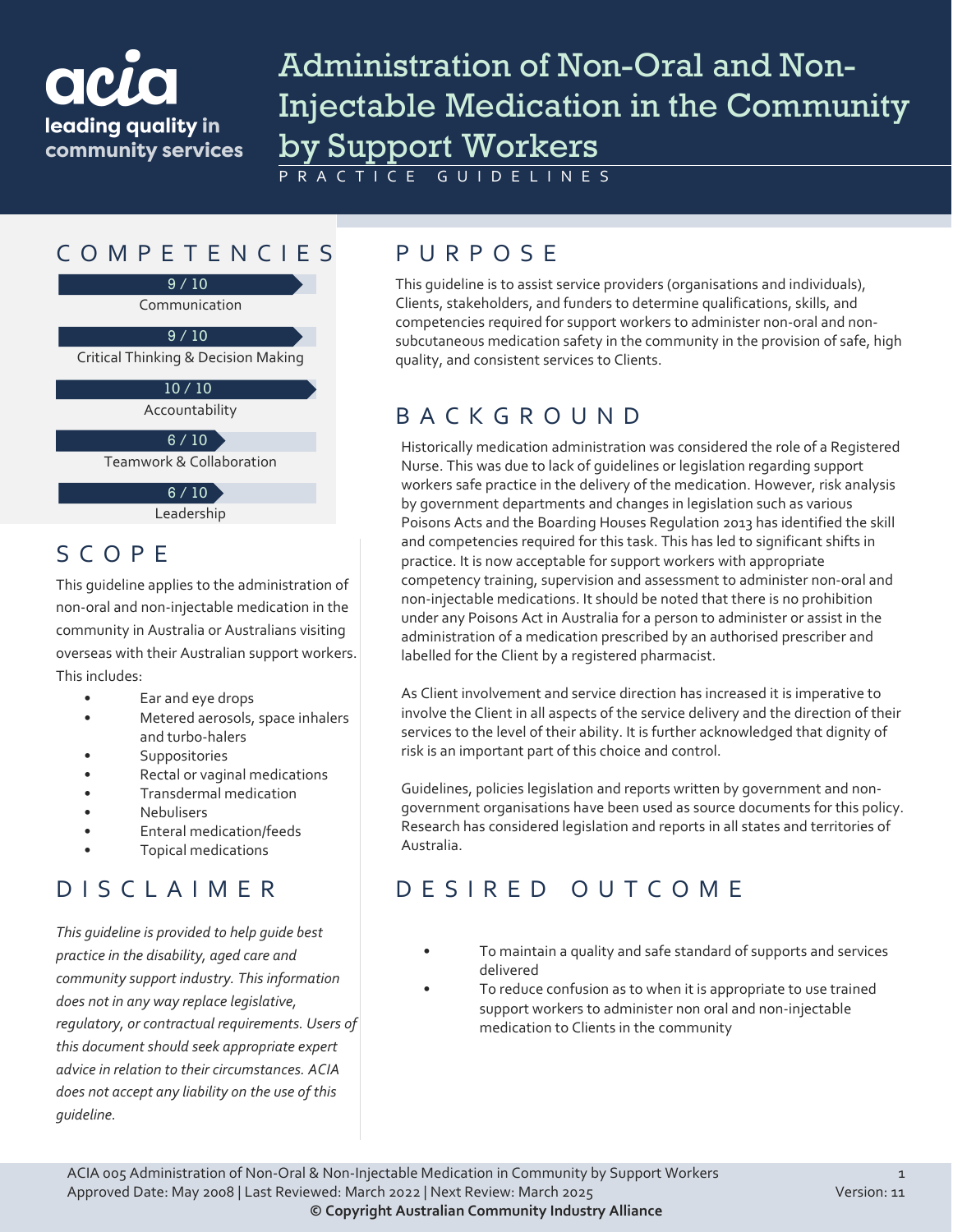## DEFINITIONS & SUPPORTING INFORMATIO N

**Support Worker** - A paid person who assists people to perform tasks of daily living so as to participate in social, family and community activities in the person's home and their community. Support Workers have been commonly known in the past as attendant care worker, disability worker, aged care worker, community worker, homecare worker, care worker or paid carer.

**Service Provider** - Organisation or person accountable for the delivery of supports to Clients.

**Carer** - a person that provides supports to the Client at no cost (generally family or friend).

**Support Worker Competency** - trained and assessed as competent by a Registered Nurse or a person deemed competent by the provider to safely and appropriately perform a specified task as a support worker.

**Medication** means any substance which is supplied by a pharmacist or doctor, or dispensed by a pharmacist on the prescription of a doctor, or supplied directly by the doctor, and has a label attached to it. The term also includes any over the counter medication or natural therapy products.

**Client** means the service user, participant, user, care recipient, consumer or person receiving the nursing or support services.

**Plan** means a Service Plan, Support Plan or Individual Plan (however titled – the plan) is a document developed in response to a request for service. It is developed by a Registered Nurse or a person deemed competent by the provider from the service provider, prior to the commencement of service delivery. It outlines the expected outcomes of the requested care/services and the tasks, duties and interventions required to meet the care and service needs of the client (within the parameters of the funding program). The plan guides and directs the individual support worker or Registered Nurse in their day-to- day delivery of the services.

**Registered Nurse** means a person who has completed the prescribed educational preparation, demonstrated competence for practice, and is registered and licensed with the Australian Health Practitioner Regulation Agency (AHPRA) as a Registered Nurse.

**Prompt** means encourage or remind client

#### GUIDELINE

ACIA recommends all service providers address medication administration through their risk management program and recognise consumer directed care and dignity of risk.

#### **Rights for Medication Management**

- 1. Right Client
- 2. Right Drug
- 3. Right Route
- 4. Right Time
- 5. Right Dose
- 6. Right Form
- 7. Right Reason
- 8. Right Action
- 9. Right Documentation
- 10. Right Response

#### **Person-Centred Care**

Person-centred care places the client at the core of what the service does. It provides the right support at the right time to enable clients to lead their lives in as safe and in as fulfilling way as possible. Person-centred care involve a multidisciplinary and collaborative approach between key stakeholders, including carers and family.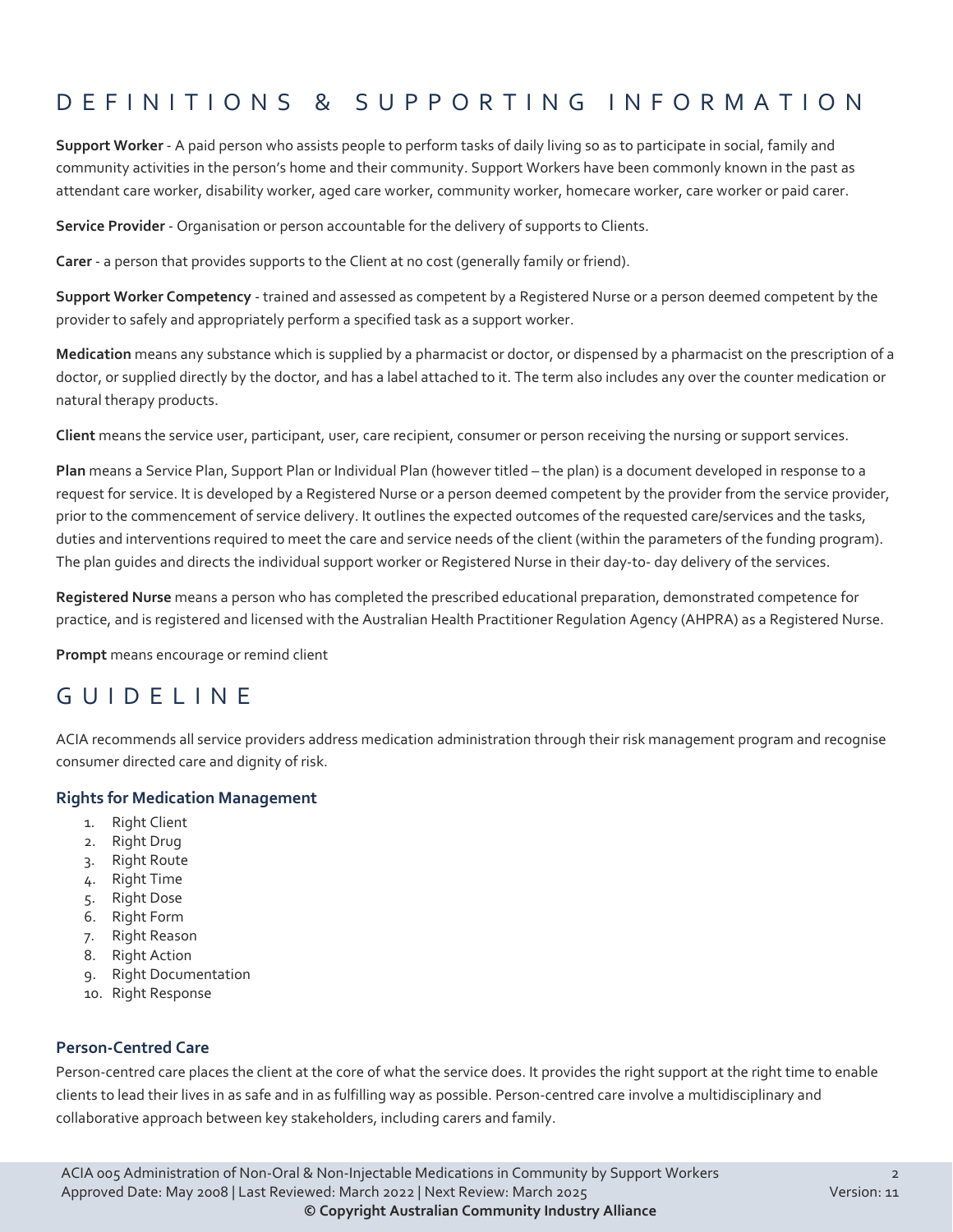Clients should be actively engaged and empowered to ensure their goals are supporting their needs and priorities to support self determination and choice and / or control. Fundamental to this is the right to be treated equally and supported to meet their individual goals, including the right to refuse medications and services.

Policies and procedures should be in place in order to outline the parameters of the assistance that can be provided should be in place to support this, and a safe system to support such approaches.

#### **Client Choice and Self Administration**

Clients have freedom of choice in relation to their pharmacist, Medical Practitioner, medical and healthcare team and how their medicines are managed. Clients may choose to self administer medicines with or without the support from care staff, where the risks of doing so have been comprehensively assessed and regularly reviewed. Any changes to this risk assessment must be recorded and arrangements for self administration of medicines kept under review. Medicines are only administered with the client's consent and the client has the right to refuse medicines. Policies must outline the process for obtaining consent and strategies to be undertaken if a client refuses medicines. The clients Medical Practitioner should be actively engaged with this process.

Risk assessment for medication management should include but is not exclusive to other such factors;

- Clients choice;
- Degree of assistance, including physical, dexterity and cognitive;
- Clients cognitive capabilities, including understanding of the medication requirements, timing management and processes for correct medication management;
- Clients literacy to read and interpret labels and medical instructions;
- Safe and correct storage requirements; and
- Where required the responsibilities and role of staff in this process.

ACIA recommends all service providers address medication administration through their risk management program and recognise consumer directed care and dignity of risk.

#### **Client's own medication**

In the case of a clients' own medication, a support worker who is NOT a registered nurse, endorsed enrolled nurse, doctor, dentist or pharmacist:

• May provide any assistance as is necessary for the client to take their own medication

At the client's request, a support worker can administer some forms of medication, if every precaution is taken to ensure that:

- The medication is current
- For prescribed medication, that the label correctly identifies the client
- The dosage indicated on the label is adhered to
- The medication is administered via the right route

#### **Support workers must:**

- Have completed competency-based training and assessment in the administration of non-oral and non-injectable medications
- Be aware that they have a responsibility to ensure the proper use of medication
- Report any changes or variations in the client's health and wellbeing and medication orders to their supervisor
- Report when medication is refused
- Not give any medications to a client that has not been ordered for that Client
- Not administer medication outside of their level of training and competency
- Document the administration of medication as per the requirements of the service provider organisation